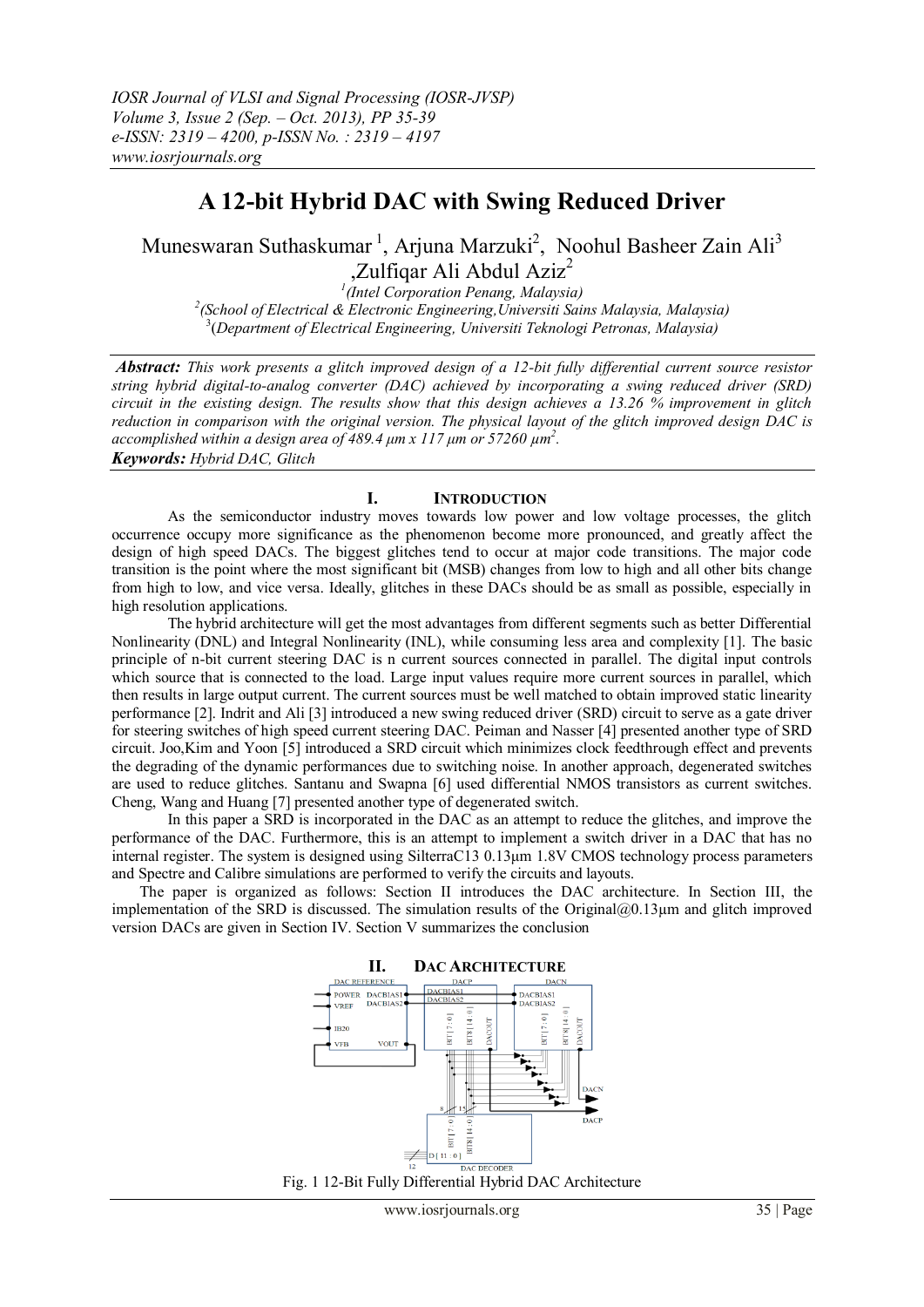Fig. 1 shows the overall block diagram and its interconnections. The DAC Reference is the most important block that is used to provide constant biasing voltages to DACP and DACN blocks. The DAC Decoder is used to decode 12-bit digital input to appropriate code for both DACs simultaneously. The outputs from the decoder are given directly to DACP, whilst an inverted input is given to DACN. Sum of currents flowing through binary-weighted resistors produce the voltage level which is measured at the output. The outputs of the DACs are obtained from the DACOUT pins. The design is composed of two single-ended DACs and each is referenced to ground. The DAC input is controlled by a 12-bit D[11:0] input. As D[11:0] increases from 0 to 4095, the DACN output decreases respectively from its maximum value to zero Volt, while the DACP output increases respectively from zero Volt to its maximum value. The maximum value in this case is the reference voltage, which is fixed at 1.2V for this DAC [1].

## **III. METHODOLOGY**

Glitch is a phenomenon that occurs when the switching time instants of different bits in a DAC are unmatched. For a short period of time a false code could appear at the output. A SRD circuit is incorporated into the DAC to reduce the glitches. The SRD functions to reduce the swing of the incoming control signals to the inputs of the switches. In normal operation, the control signal swings from  $V_{DD}$  to GND. With the usage of SRD, the control signal swing is now reduced. Now, the output swings from  $V_{OL}$  (output's low level) to  $V_{OH}$ (output's high level), where  $V_{OL}$  > GND and  $V_{OH}$  <  $V_{DD}$  [2].



Fig. 2 Block diagram of the proposed method

The SRD block is placed between decoder block and switches, as shown in Fig. 2. An inverter is added before the SRD block to invert the incoming signal beforehand, as the SRD gives an inverted output signal. The reduced voltage swing minimizes the coupling of the switching control signals through the gate-drain capacitance  $(C_{GD})$  to the output node, thus reducing greatly the clock feedthrough effect (CFT) [2], [8]. Fig. 3 shows the circuit diagram of the SRD. The circuit consists of a PM0-NM0 inverter pair and NM1 NMOS and PM1 PMOS diode-connected transistors. NM1 and PM1 transistors functions to maintain the output swing values. The operation of the circuit is as follows: When Vin represents logic '1', or high voltage, NM0 transistor switches on, while PM0 remains off and majority current flows from supply rail through NM1 and NM0 transistors to ground pulling the output to low level. When Vin represents logic '0', or low voltage, PM0 transistor switches on, while NM0 remains off and majority current flows from supply rail through PM0 and PM1 transistors to ground pulling the output to high level [2].



Fig. 3 Swing Reduced Driver Circuit [2]

The SRD circuit gives several design advantages. Firstly, the design of the switches can be relaxed. Usually, switches are required to be designed with minimum length to reduce CFT effect and to maximize the transconductance. By using SRD, the rule is no more compulsory, as SRD is now taking care of the CFT effect.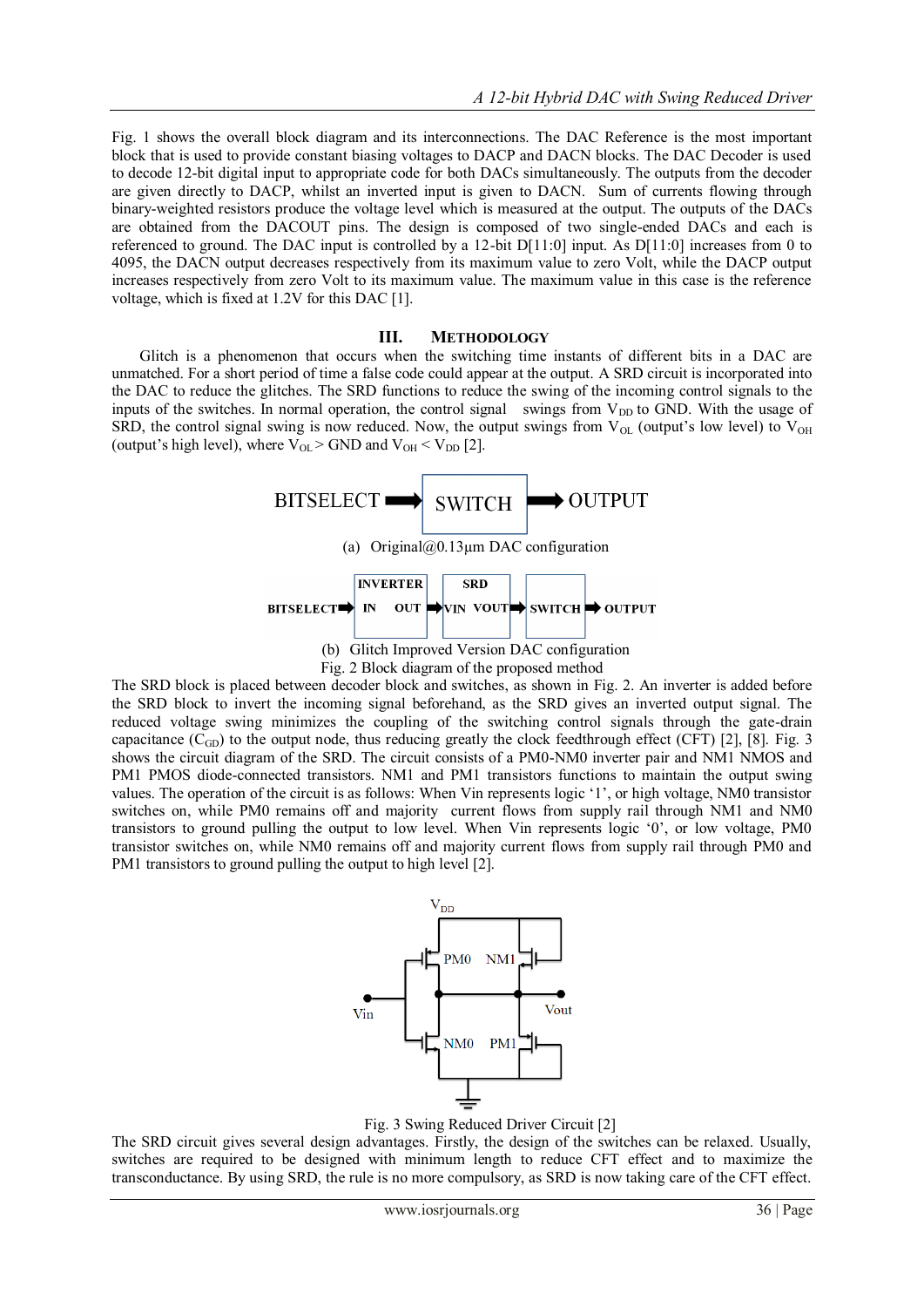Secondly, the switching speed is increased. This is because by selecting the difference between switching control signals, the switching times are greatly reduced [2].

# **IV. RESULTS AND DISCUSSION**

The simulations were performed using nominal case models of SilterraC13 0.13μm 1.8 V CMOS process technology. The design was done using Cadence Virtuoso Analog Design Environment Version IC 6.1.4 Schematic and Layout editors, and the results were verified using Spectre and Calibre simulators. Hereafter, to enable easy comparison, the design version without SRD of DAC will be known as Original@0.13µm DAC, whilst the SRD included DAC will be known as glitch improved version DAC.

#### *a. Original@0.13µm DAC*

The Original $@0.13\mu$ m switch circuit and its dimensions are as shown in Fig. 4 and Table 1 respectively [1]. The full scale output voltage is 1.2377 V, with 0.38  $\mu$ V offset error.



Fig. 4 The Original $@0.13 \mu$ m switch circuit

|                 |                  | Table 1: Aspect ratios of switching transistors |  |
|-----------------|------------------|-------------------------------------------------|--|
| Transistor      | Width (m)        | Length $(m)$                                    |  |
| PM <sub>2</sub> | 4.3 u            | 1.8 u                                           |  |
| PM3             | $4.3 \mathrm{u}$ | 0.6 <sub>u</sub>                                |  |
| PM4             | 2.9 <sub>u</sub> | $0.6 \mu$                                       |  |

Fig. 5 shows the glitch occurrence during the transition from 011111111111 (code of bit 2047) to 100000000000 (code of bit 2048) of the Original@0.13µm DAC. The glitch magnitude is 0.6033 V and the glitch impulse area is  $\approx 2.11$  ns V [9]. **Transient Response** 



Fig. 5 Glitch occurrence during the transition from 011111111111 (code of bit 2047) to 100000000000 (code of bit 2048) of the Original $@0.13 \mu$ m DAC

| . .        |     |  |            |  |     |     |  |  |          |   |  |  |       |              |  |  |  |   |  |  |  |  |  |     |  |  |  |  |  |  |  |  |  |  |  |  |  |    |  |  |  |  |
|------------|-----|--|------------|--|-----|-----|--|--|----------|---|--|--|-------|--------------|--|--|--|---|--|--|--|--|--|-----|--|--|--|--|--|--|--|--|--|--|--|--|--|----|--|--|--|--|
| .          |     |  |            |  |     |     |  |  |          |   |  |  |       |              |  |  |  |   |  |  |  |  |  |     |  |  |  |  |  |  |  |  |  |  |  |  |  |    |  |  |  |  |
| .          |     |  |            |  |     |     |  |  |          |   |  |  |       |              |  |  |  |   |  |  |  |  |  |     |  |  |  |  |  |  |  |  |  |  |  |  |  |    |  |  |  |  |
|            |     |  | *******    |  |     |     |  |  |          |   |  |  |       |              |  |  |  |   |  |  |  |  |  |     |  |  |  |  |  |  |  |  |  |  |  |  |  |    |  |  |  |  |
| . .<br>. . |     |  |            |  |     |     |  |  |          |   |  |  |       |              |  |  |  |   |  |  |  |  |  |     |  |  |  |  |  |  |  |  |  |  |  |  |  |    |  |  |  |  |
| .<br>.     | ٠   |  | ----       |  | . . |     |  |  |          |   |  |  |       |              |  |  |  |   |  |  |  |  |  |     |  |  |  |  |  |  |  |  |  |  |  |  |  |    |  |  |  |  |
| .          |     |  |            |  |     |     |  |  |          |   |  |  |       |              |  |  |  |   |  |  |  |  |  |     |  |  |  |  |  |  |  |  |  |  |  |  |  |    |  |  |  |  |
| .          |     |  |            |  |     |     |  |  |          |   |  |  |       |              |  |  |  |   |  |  |  |  |  | . . |  |  |  |  |  |  |  |  |  |  |  |  |  |    |  |  |  |  |
| . .        |     |  |            |  |     |     |  |  |          |   |  |  |       |              |  |  |  |   |  |  |  |  |  |     |  |  |  |  |  |  |  |  |  |  |  |  |  |    |  |  |  |  |
| .          |     |  |            |  |     |     |  |  |          |   |  |  |       |              |  |  |  |   |  |  |  |  |  |     |  |  |  |  |  |  |  |  |  |  |  |  |  |    |  |  |  |  |
| ---        |     |  |            |  |     |     |  |  |          |   |  |  |       |              |  |  |  |   |  |  |  |  |  |     |  |  |  |  |  |  |  |  |  |  |  |  |  | ٠. |  |  |  |  |
| .          |     |  |            |  |     |     |  |  |          |   |  |  |       | -----<br>. . |  |  |  |   |  |  |  |  |  |     |  |  |  |  |  |  |  |  |  |  |  |  |  |    |  |  |  |  |
| .          |     |  | .<br>----  |  |     |     |  |  |          | . |  |  |       | ,,,,,,,,     |  |  |  | . |  |  |  |  |  |     |  |  |  |  |  |  |  |  |  |  |  |  |  |    |  |  |  |  |
| .          |     |  |            |  |     |     |  |  |          |   |  |  | ,,,,, |              |  |  |  |   |  |  |  |  |  |     |  |  |  |  |  |  |  |  |  |  |  |  |  |    |  |  |  |  |
| .          | . . |  | . .<br>--- |  | . . | . . |  |  | . .<br>. |   |  |  | .     |              |  |  |  | . |  |  |  |  |  |     |  |  |  |  |  |  |  |  |  |  |  |  |  |    |  |  |  |  |
| . .        |     |  |            |  |     |     |  |  |          |   |  |  |       |              |  |  |  |   |  |  |  |  |  |     |  |  |  |  |  |  |  |  |  |  |  |  |  |    |  |  |  |  |
|            |     |  |            |  |     |     |  |  |          |   |  |  |       |              |  |  |  |   |  |  |  |  |  |     |  |  |  |  |  |  |  |  |  |  |  |  |  |    |  |  |  |  |
|            |     |  |            |  |     |     |  |  |          |   |  |  |       |              |  |  |  |   |  |  |  |  |  |     |  |  |  |  |  |  |  |  |  |  |  |  |  |    |  |  |  |  |

Fig. 6 Layout of the Original@0.13µm DAC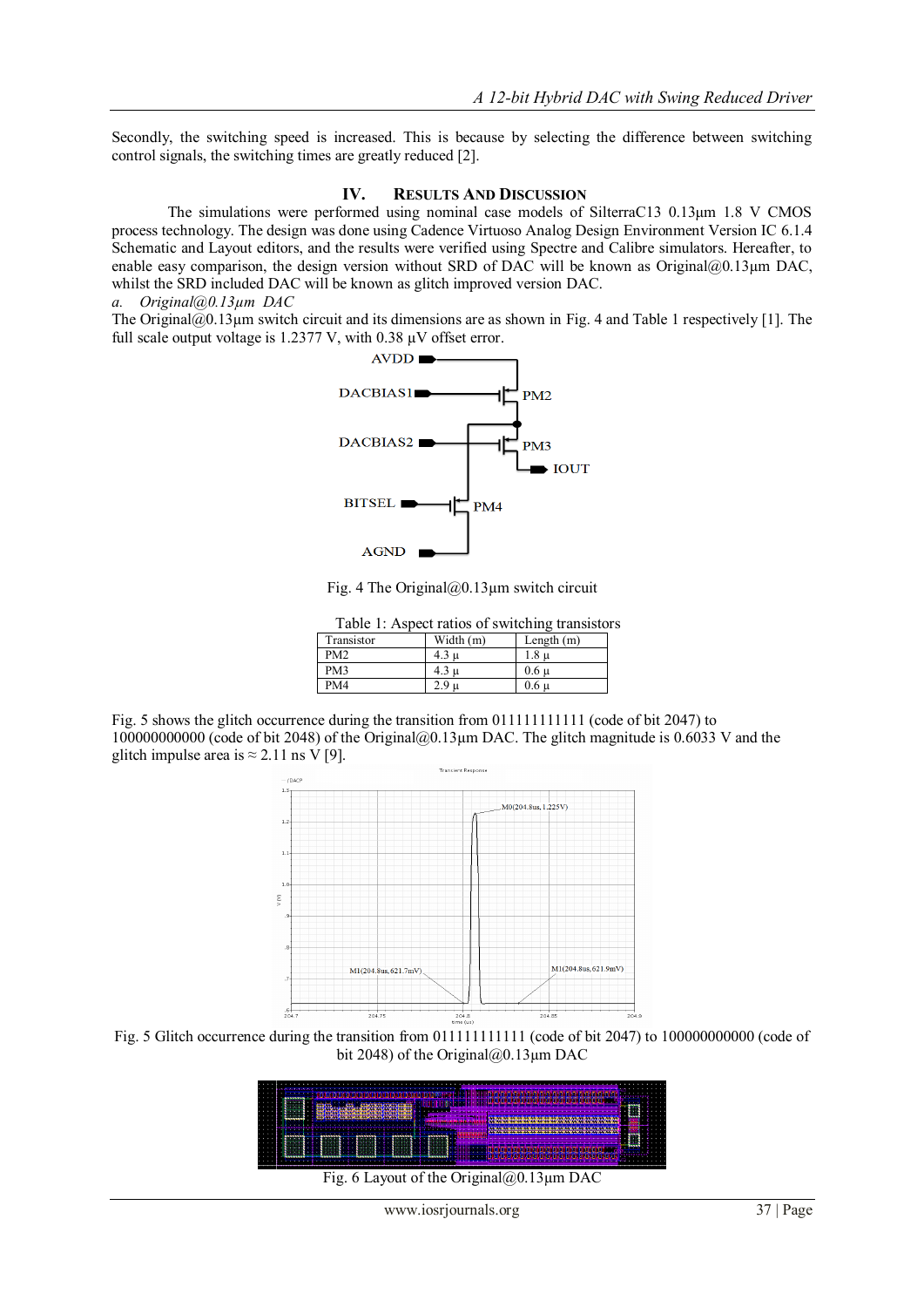Fig. 6 shows the layout of the Original@0.13 $\mu$ m DAC. Overall layout dimension is 415.7  $\mu$ m x 89.3  $\mu$ m =  $37122 \ \mu m^2$ .

## *b. Design of the Glitch Improved Version DAC*

The glitch improved version switch circuit diagram and its dimensions are as shown in Fig. 7 and Tables 2, 3 and 4 respectively. Fig. 8 shows the SRD circuit diagram. The full scale output voltage is 1.2377 V, with 4.09 mV offset error.



Fig. 7 The glitch improved version switch circuit diagram

|                 |                  | Table 2: Aspect ratios of switching transistors |
|-----------------|------------------|-------------------------------------------------|
| Transistor      | Width (m)        | Length $(m)$                                    |
| PM0             | $4.3 \mathrm{u}$ | $1.8 \mu$                                       |
| PM1             | $4.3 \mathrm{u}$ | $0.6 \mu$                                       |
| PM <sub>2</sub> | 2.9 п            | 0.6 <sub>µ</sub>                                |

Table 3: Aspect ratios of transistors in SRD circuit

| Transistor      | Width (m)  | Length $(m)$ |
|-----------------|------------|--------------|
| PM <sub>0</sub> | 6.3 u      | $0.35 \mu$   |
| PM1             | $4.55 \mu$ | $0.35 \mu$   |
| NM0             | $4.55 \mu$ | $0.35 \mu$   |
| NM1             | <b>u</b>   | $0.35 \mu$   |